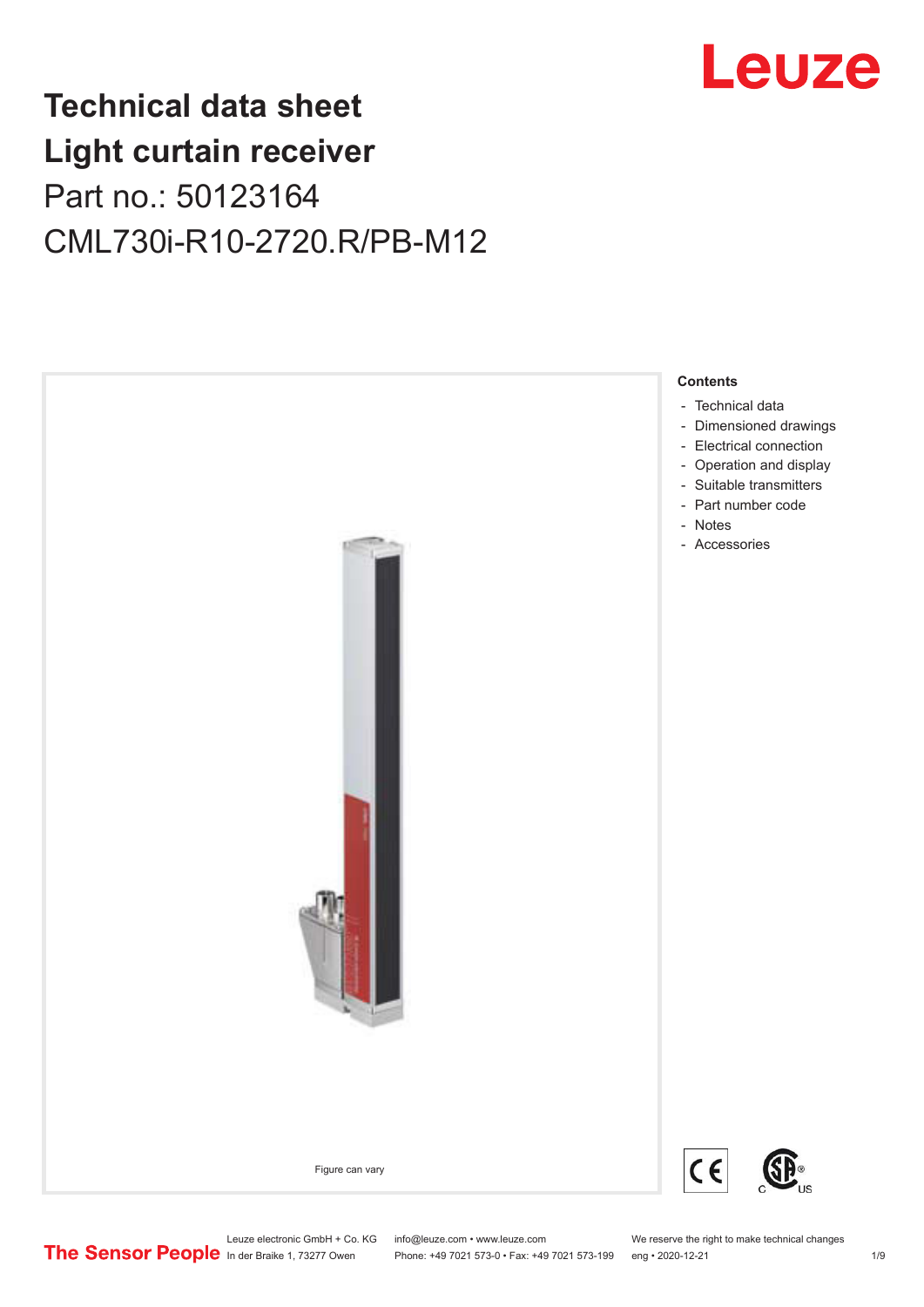## <span id="page-1-0"></span>**Technical data**

# **Leuze**

| <b>Basic data</b>                              |                                                                    |
|------------------------------------------------|--------------------------------------------------------------------|
| <b>Series</b>                                  | 730                                                                |
| <b>Operating principle</b>                     | Throughbeam principle                                              |
| Device type                                    | Receiver                                                           |
| <b>Contains</b>                                | Accessories for the use of the BT-2R1                              |
| <b>Application</b>                             | Detection of transparent objects                                   |
|                                                | Object measurement                                                 |
|                                                |                                                                    |
| <b>Special version</b>                         |                                                                    |
| <b>Special version</b>                         | Crossed-beam scanning                                              |
|                                                | Diagonal-beam scanning                                             |
|                                                | Parallel-beam scanning                                             |
|                                                |                                                                    |
| <b>Optical data</b>                            |                                                                    |
| <b>Operating range</b>                         | Guaranteed operating range                                         |
| <b>Operating range</b>                         | 0.39.5m                                                            |
| Operating range, transparent media             | 0.33.5m                                                            |
| <b>Operating range limit</b>                   | Typical operating range                                            |
| <b>Operating range limit</b>                   | $0.212$ m                                                          |
| <b>Measurement field length</b>                | 2,720 mm                                                           |
| <b>Number of beams</b>                         | 272 Piece(s)                                                       |
| Beam spacing                                   | 10 mm                                                              |
|                                                |                                                                    |
| <b>Measurement data</b>                        |                                                                    |
| Minimum object diameter                        | 20 mm                                                              |
|                                                |                                                                    |
| <b>Electrical data</b>                         |                                                                    |
| <b>Protective circuit</b>                      | Polarity reversal protection                                       |
|                                                | Short circuit protected                                            |
|                                                | <b>Transient protection</b>                                        |
|                                                |                                                                    |
| Performance data                               |                                                                    |
| Supply voltage U <sub>B</sub>                  | 18  30 V, DC                                                       |
| <b>Residual ripple</b>                         | $0 15 \%$ , From $U_{p}$                                           |
| <b>Open-circuit current</b>                    | 0  435 mA, The specified values refer                              |
|                                                | to the entire package consisting of trans-<br>mitter and receiver. |
|                                                |                                                                    |
| Inputs/outputs selectable                      |                                                                    |
| Output current, max.                           | 100 mA                                                             |
| Input resistance                               | $6,000 \Omega$                                                     |
| Number of inputs/outputs selectable 2 Piece(s) |                                                                    |
| <b>Type</b>                                    | Inputs/outputs selectable                                          |
| Voltage type, outputs                          | DC                                                                 |
| Switching voltage, outputs                     | Typ. $U_B / 0 V$                                                   |
|                                                | DC                                                                 |
| Voltage type, inputs                           |                                                                    |
| Switching voltage, inputs                      | high: ≥6V                                                          |
|                                                | $low: \leq 4V$                                                     |
|                                                |                                                                    |
| Input/output 1                                 |                                                                    |
| Activation/disable delay                       | 1 <sub>ms</sub>                                                    |
|                                                |                                                                    |
| <b>Timing</b>                                  |                                                                    |
| Cycle time                                     | 2.87 ms                                                            |
| Response time per beam                         | $10 \mu s$                                                         |

**Type** PROFIBUS DP

| Process                      |
|------------------------------|
|                              |
|                              |
| IO-Link                      |
|                              |
|                              |
| Configuration via software   |
| Service                      |
|                              |
|                              |
| 2 Piece(s)                   |
| Rear side                    |
|                              |
| Configuration interface      |
| Connection to transmitter    |
| Signal IN                    |
| Signal OUT                   |
|                              |
| Voltage supply               |
| Connector                    |
| M <sub>12</sub>              |
| Male                         |
| Metal                        |
| 8-pin                        |
| A-coded                      |
|                              |
|                              |
| <b>BUS IN</b>                |
| <b>BUS OUT</b>               |
| Connector                    |
| M <sub>12</sub>              |
| Female                       |
| Metal                        |
|                              |
| 5-pin                        |
| B-coded                      |
|                              |
| Cubic                        |
| 29 mm x 35.4 mm x 2,743 mm   |
| Metal                        |
|                              |
| Aluminum                     |
| Plastic                      |
| 2,800 g                      |
| Silver                       |
| Groove mounting              |
| Via optional mounting device |
|                              |
|                              |
| LED                          |
| OLED display                 |
|                              |
|                              |
| 2 Piece(s)                   |
| Software                     |
| Teach-in                     |
| Membrane keyboard            |
|                              |
|                              |
| $-30$ 60 °C                  |
| -40  70 °C                   |
|                              |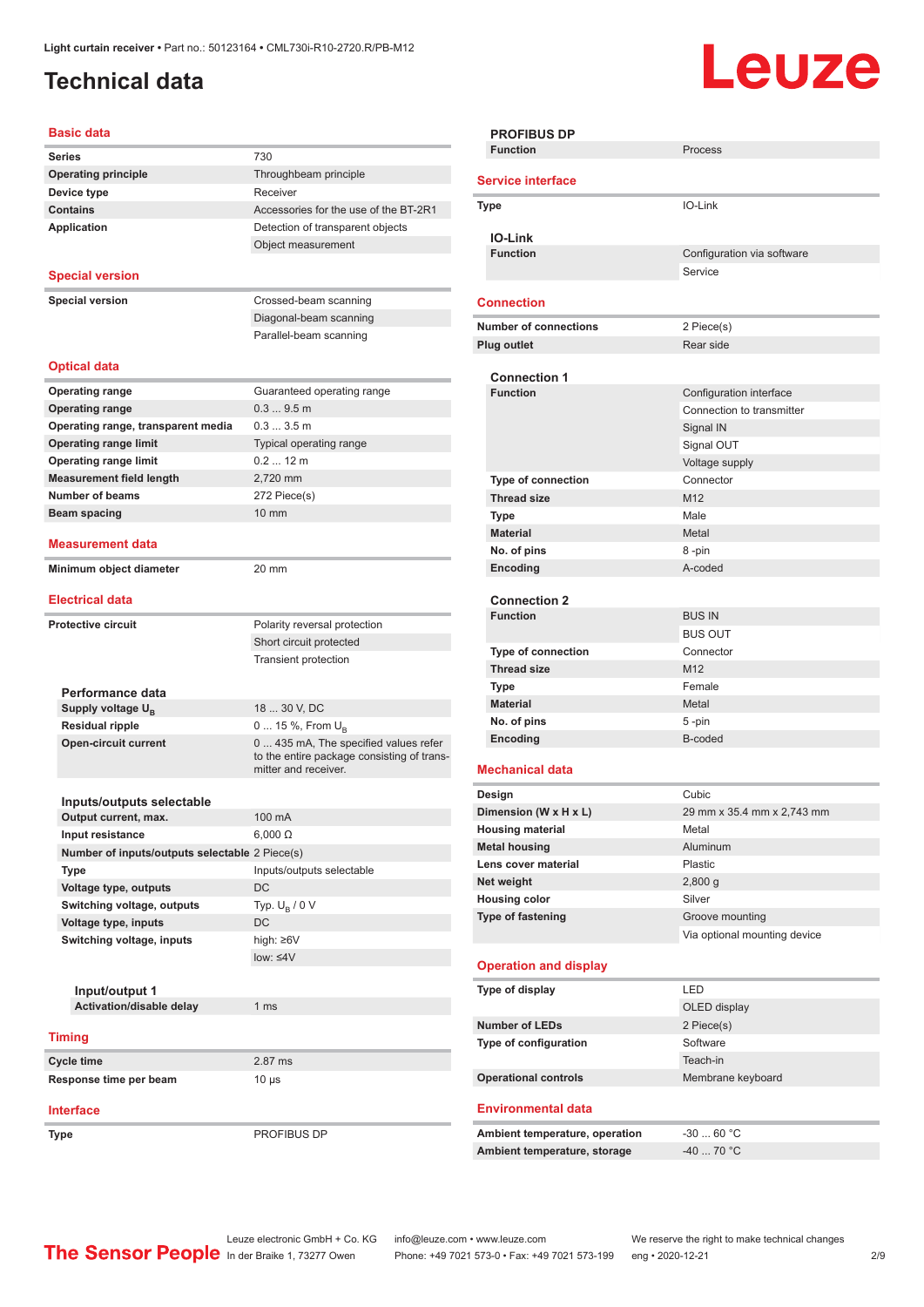## **Technical data**

# Leuze

#### **Certifications**

| Degree of protection     | IP 65         |
|--------------------------|---------------|
| <b>Protection class</b>  | Ш             |
| <b>Certifications</b>    | c CSA US      |
| <b>Standards applied</b> | IEC 60947-5-2 |
|                          |               |

#### **Classification**

| <b>Customs tariff number</b> | 90314990 |
|------------------------------|----------|
| eCl@ss 5.1.4                 | 27270910 |
| eCl@ss 8.0                   | 27270910 |
| eCl@ss 9.0                   | 27270910 |
| eCl@ss 10.0                  | 27270910 |
| eCl@ss 11.0                  | 27270910 |
| <b>ETIM 5.0</b>              | EC002549 |
| <b>ETIM 6.0</b>              | EC002549 |
| <b>ETIM 7.0</b>              | EC002549 |
|                              |          |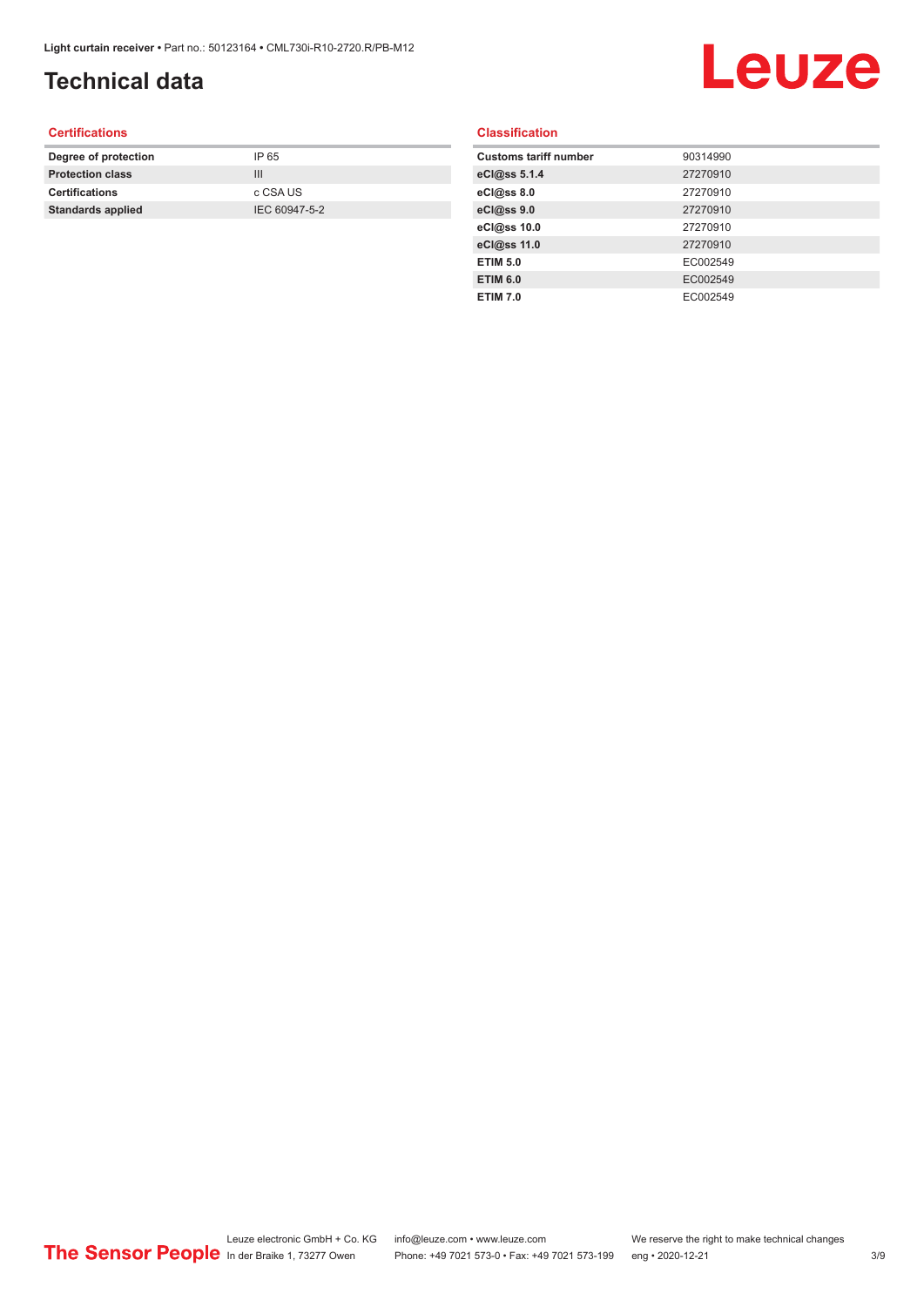#### <span id="page-3-0"></span>**Dimensioned drawings**

All dimensions in millimeters



- 
- B Measurement field length 2720 mm
- F M6 thread
- G Fastening groove
- 
- T Transmitter
- R Receiver
- Y 5 mm



**Leuze**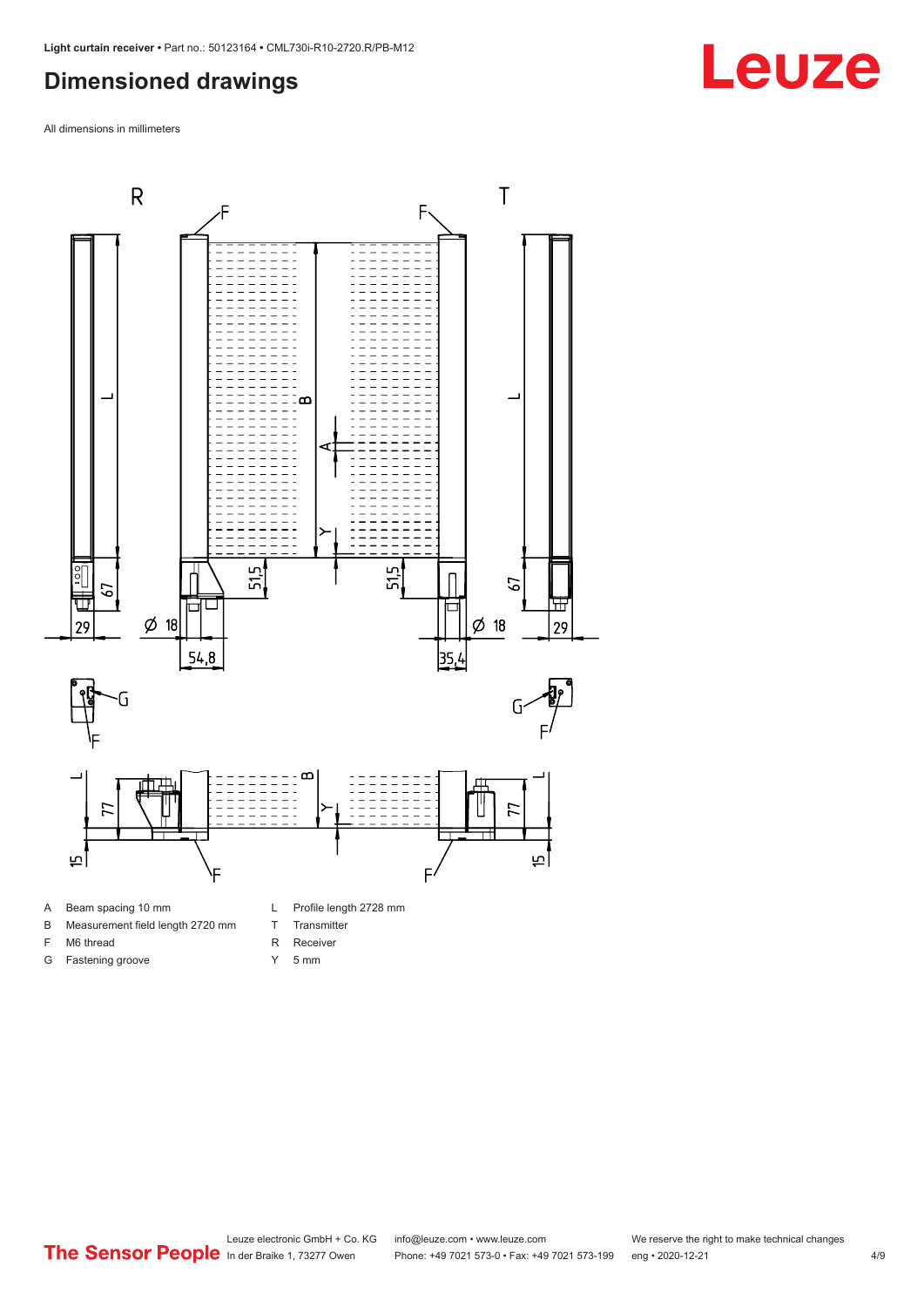#### <span id="page-4-0"></span>**Dimensioned drawings**





### **Electrical connection**

**Connection 1**

| <b>Function</b>    | Configuration interface   |  |
|--------------------|---------------------------|--|
|                    | Connection to transmitter |  |
|                    | Signal IN                 |  |
|                    | Signal OUT                |  |
|                    | Voltage supply            |  |
| Type of connection | Connector                 |  |
| <b>Thread size</b> | M12                       |  |
| <b>Type</b>        | Male                      |  |
| <b>Material</b>    | Metal                     |  |
| No. of pins        | 8-pin                     |  |
| Encoding           | A-coded                   |  |

#### **Pin Pin assignment**

| 1              | $V +$            |  |  |
|----------------|------------------|--|--|
| $\overline{2}$ | I/O <sub>1</sub> |  |  |
| 3              | <b>GND</b>       |  |  |
| $\overline{4}$ | IO-Link          |  |  |
| 5              | I/O <sub>2</sub> |  |  |
| 6              | RS 485 Tx+       |  |  |
| 7              | RS 485 Tx+       |  |  |
| 8              | <b>FE/SHIELD</b> |  |  |
|                |                  |  |  |



#### **Connection 2**

| <b>Function</b>    | <b>BUS IN</b>  |
|--------------------|----------------|
|                    | <b>BUS OUT</b> |
| Type of connection | Connector      |
| <b>Thread size</b> | M12            |
| <b>Type</b>        | Female         |
| <b>Material</b>    | Metal          |
| No. of pins        | $5$ -pin       |
| Encoding           | B-coded        |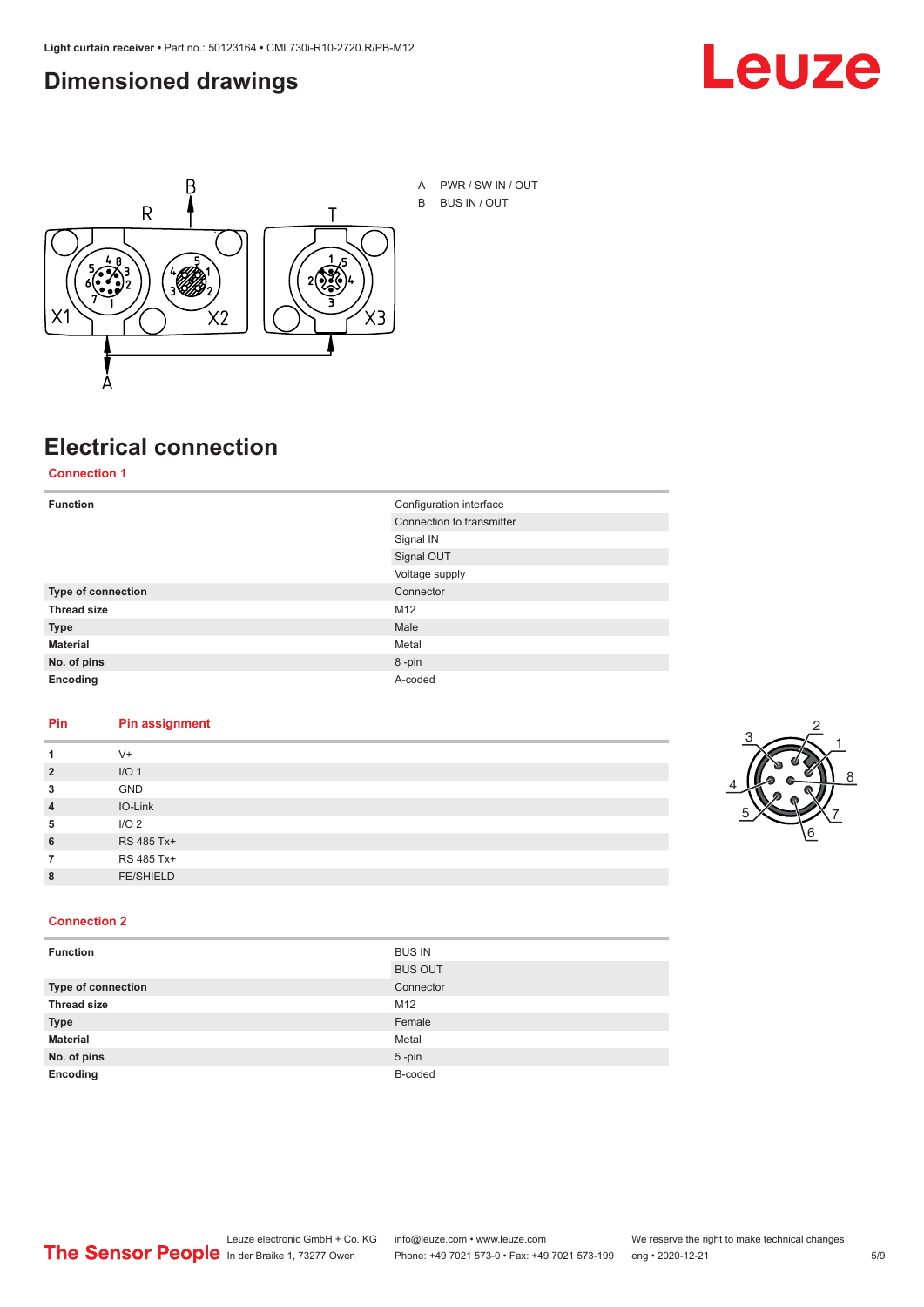## <span id="page-5-0"></span>**Electrical connection**

| Pin | Pin assignment   |  |
|-----|------------------|--|
|     | V+               |  |
| ∍   | Tx-              |  |
| 3   | PB GND           |  |
|     | Tx+              |  |
| 5   | <b>FE/SHIELD</b> |  |

## **Operation and display**

| <b>LED</b>     | <b>Display</b>           | <b>Meaning</b>                         |
|----------------|--------------------------|----------------------------------------|
|                | Green, continuous light  | Operational readiness                  |
|                | Green, flashing          | Teach / error                          |
| $\overline{2}$ | Yellow, continuous light | Light path free, with function reserve |
|                | Yellow, flashing         | No function reserve                    |
|                | Off                      | Object detected                        |

#### **Suitable transmitters**

| Part no. | <b>Designation</b>         | <b>Article</b>               | <b>Description</b>                                                          |
|----------|----------------------------|------------------------------|-----------------------------------------------------------------------------|
| 50118964 | CML730i-T10-<br>2720.R-M12 | Light curtain<br>transmitter | Operating range: 0.3  9.5 m<br>Connection: Connector, M12, Rear side, 5-pin |

### **Part number code**

Part designation: **CML7XXi-YZZ-AAAA.BCCCDDD-EEEFFF**

| <b>CML</b>  | <b>Operating principle</b><br>Measuring light curtain                                                                                     |
|-------------|-------------------------------------------------------------------------------------------------------------------------------------------|
| 7XXi        | <b>Series</b><br>720i: 720i series<br>730i: 730i series                                                                                   |
| Y           | Device type<br>T: transmitter<br>R: receiver                                                                                              |
| <b>ZZ</b>   | <b>Beam spacing</b><br>$05:5$ mm<br>10:10 mm<br>20:20 mm<br>40:40 mm                                                                      |
| <b>AAAA</b> | Measurement field length [mm], dependent on beam spacing                                                                                  |
| B           | Equipment<br>A: connector outlet, axial<br>R: rear connector outlet                                                                       |
| CCC         | Interface<br>L: IO-Link<br>/CN: CANopen<br>/PB: PROFIBUS<br>/PN: PROFINET<br>/CV: Analog current and voltage output<br>/D3: RS 485 Modbus |

**Leuze**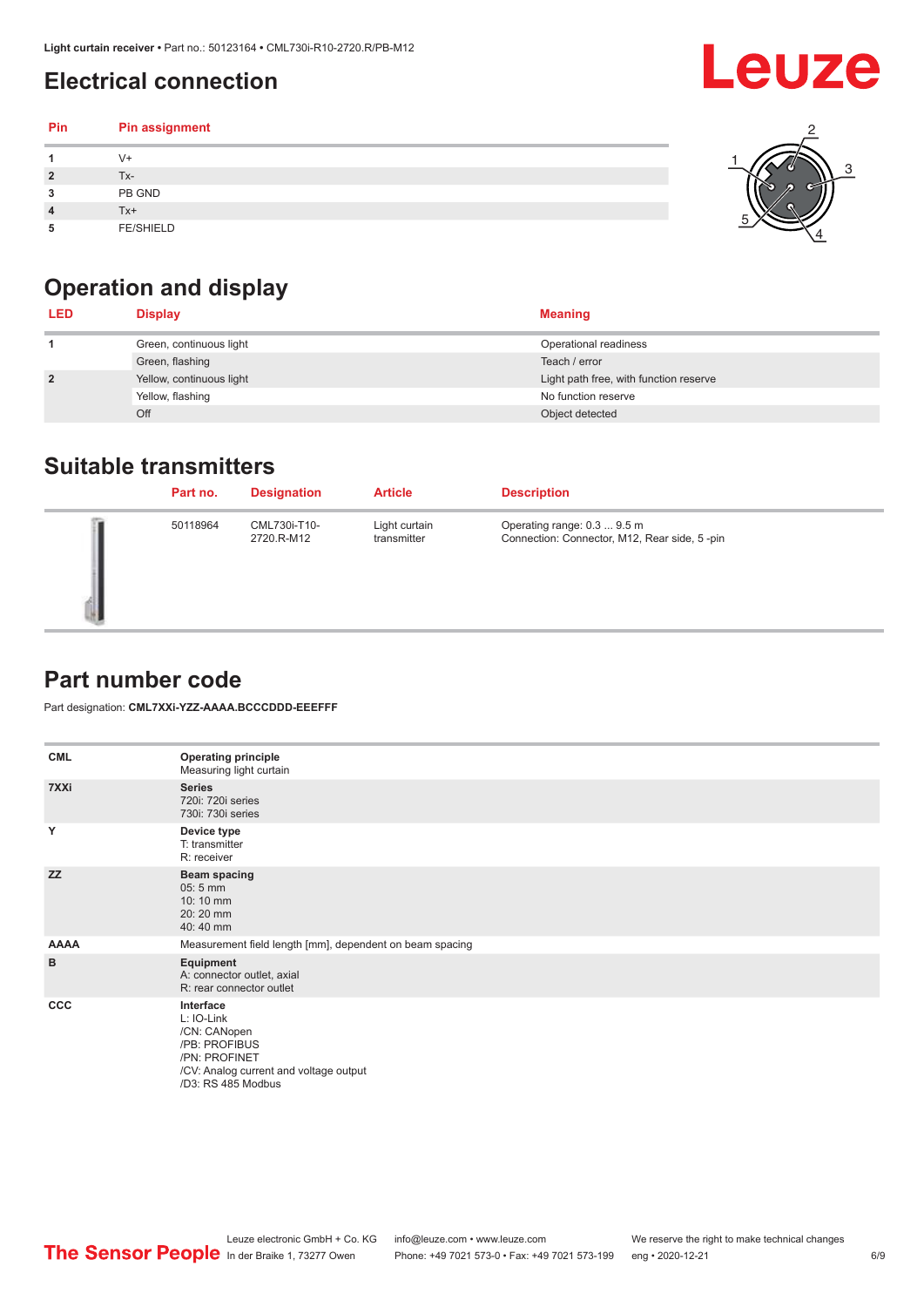#### <span id="page-6-0"></span>**Part number code**



| <b>DDD</b>  | <b>Special equipment</b><br>-PS: Power Setting                                                  |
|-------------|-------------------------------------------------------------------------------------------------|
| <b>EEE</b>  | <b>Electrical connection</b><br>M12: M12 connector                                              |
| <b>FFF</b>  | -EX: Explosion protection                                                                       |
|             |                                                                                                 |
| <b>Note</b> |                                                                                                 |
|             | $\&$ A list with all available device types can be found on the Leuze website at www.leuze.com. |

#### **Notes**

| <b>Observe intended use!</b>                                                                                                                                                                                                  |
|-------------------------------------------------------------------------------------------------------------------------------------------------------------------------------------------------------------------------------|
| $\%$ This product is not a safety sensor and is not intended as personnel protection.<br>$\%$ The product may only be put into operation by competent persons.<br>♦ Only use the product in accordance with its intended use. |



#### **For UL applications:**

ª For UL applications, use is only permitted in Class 2 circuits in accordance with the NEC (National Electric Code). ª These proximity switches shall be used with UL Listed Cable assemblies rated 30V, 0.5A min, in the field installation, or equivalent (categories: CYJV/ CYJV7 or PVVA/PVVA7)

#### **Accessories**

## Connection technology - Connection cables

|        | Part no. | <b>Designation</b>     | <b>Article</b>   | <b>Description</b>                                                                                                                                         |
|--------|----------|------------------------|------------------|------------------------------------------------------------------------------------------------------------------------------------------------------------|
| 2<br>W | 50132079 | KD U-M12-5A-V1-<br>050 | Connection cable | Connection 1: Connector, M12, Axial, Female, A-coded, 5-pin<br>Connection 2: Open end<br>Shielded: No<br>Cable length: 5,000 mm<br>Sheathing material: PVC |

#### Connection technology - Y distribution cables

|             |   | Part no. | <b>Designation</b>          | <b>Article</b>        | <b>Description</b>                                                                                                                                                                                                                                                                                  |
|-------------|---|----------|-----------------------------|-----------------------|-----------------------------------------------------------------------------------------------------------------------------------------------------------------------------------------------------------------------------------------------------------------------------------------------------|
| 圔<br>⋿<br>٣ | ø | 50118183 | K-Y1 M12A-5m-<br>M12A-S-PUR | Interconnection cable | Connection 1: Connector, M12, Axial, Female, A-coded, 5-pin<br>Connection 2: Connector, M12, Axial, Male, A-coded, 5-pin<br>Connection 3: Connector, M12, Axial, Female, A-coded, 8-pin<br>Shielded: Yes<br>Cable length fork 1: 5,000 mm<br>Cable length fork 2: 150 mm<br>Sheathing material: PUR |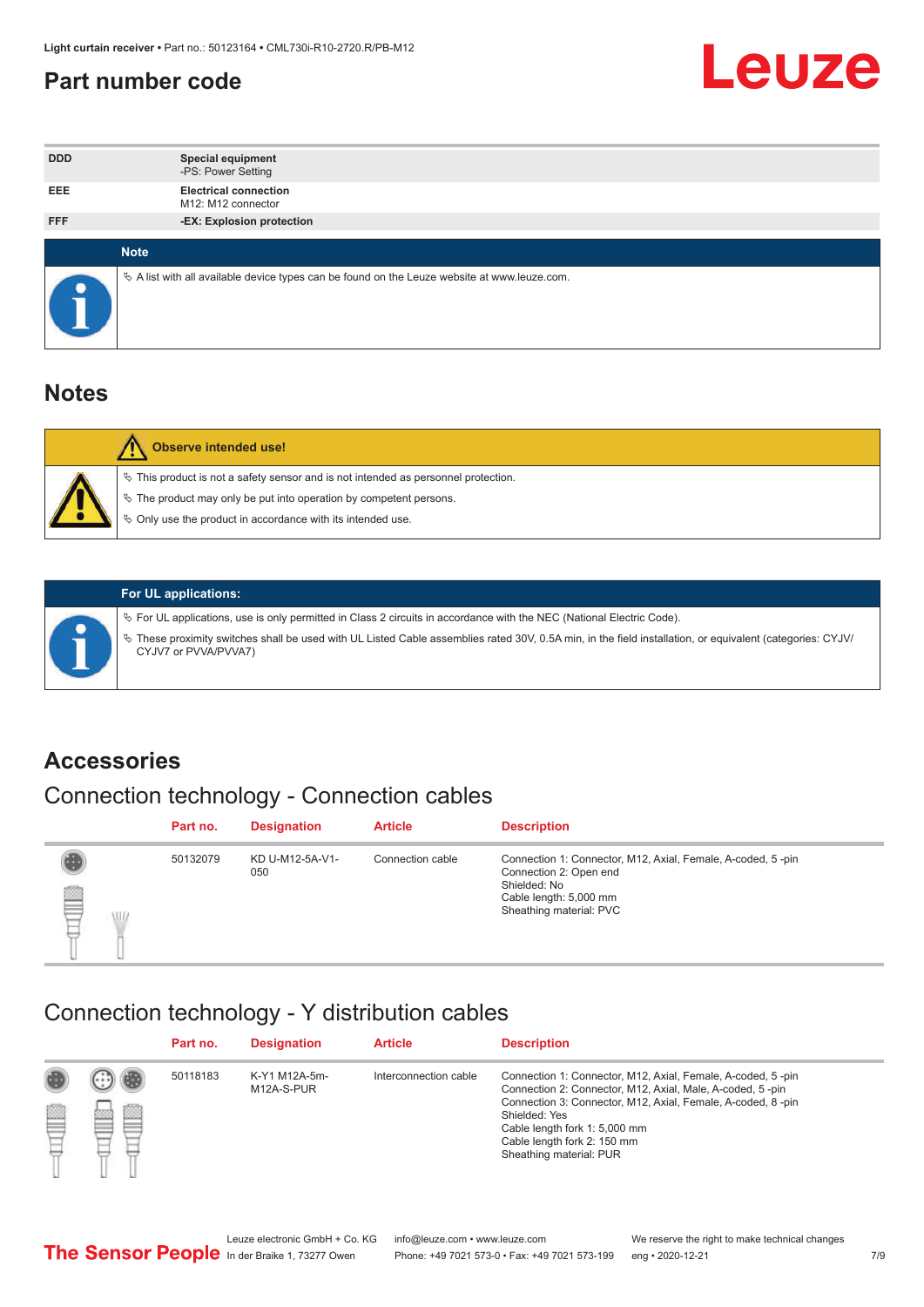#### **Accessories**

## **Leuze**

|     |         | Part no. | <b>Designation</b>           | <b>Article</b>        | <b>Description</b>                                                                                                                                                                                                                                                                             |
|-----|---------|----------|------------------------------|-----------------------|------------------------------------------------------------------------------------------------------------------------------------------------------------------------------------------------------------------------------------------------------------------------------------------------|
| 622 | ×<br>65 | 50123265 | K-YPB M12A-5m-<br>M12A-S-PUR | Interconnection cable | Suitable for interface: PROFIBUS DP<br>Connection 1: Connector, M12, Axial, Male, B-coded, 5-pin<br>Connection 2: Cable with connector, M12, Axial, Female, B-coded, 5-pin<br>Connection 3: Cable with connector, M12, Axial, Male, B-coded, 5-pin<br>Shielded: Yes<br>Sheathing material: PUR |

### Mounting technology - Mounting brackets

|               | Part no. | <b>Designation</b> | <b>Article</b>      | <b>Description</b>                                                                                                                                                                                                        |
|---------------|----------|--------------------|---------------------|---------------------------------------------------------------------------------------------------------------------------------------------------------------------------------------------------------------------------|
| $\frac{1}{2}$ | 50142900 | BT 700M.5-2SET     | Mounting device set | Design of mounting device: Bracket mounting<br>Fastening, at system: Through-hole mounting, T slotted hole<br>Mounting bracket, at device: Screw type, Sliding block<br>Type of mounting device: Rigid<br>Material: Steel |

## Mounting technology - Swivel mounts

| Part no. | <b>Designation</b> | <b>Article</b>       | <b>Description</b>                                                                                                                                          |
|----------|--------------------|----------------------|-------------------------------------------------------------------------------------------------------------------------------------------------------------|
| 429046   | <b>BT-2R1</b>      | Mounting bracket set | Fastening, at system: Through-hole mounting<br>Mounting bracket, at device: Clampable<br>Type of mounting device: Turning, 360°<br>Material: Metal, Plastic |

#### Configuration devices

| Part no. | <b>Designation</b>             | <b>Article</b>  | <b>Description</b>                                                       |
|----------|--------------------------------|-----------------|--------------------------------------------------------------------------|
| 50121098 | SET MD12-US2-IL1.1<br>$+$ Zub. | Diagnostics set | Interface: USB<br>Connections: 2 Piece(s)<br>Degree of protection: IP 20 |

#### Services

| Part no. | <b>Designation</b> | <b>Article</b>   | <b>Description</b>                                                                                                                                                                                                                                                                                                                                                                                                              |
|----------|--------------------|------------------|---------------------------------------------------------------------------------------------------------------------------------------------------------------------------------------------------------------------------------------------------------------------------------------------------------------------------------------------------------------------------------------------------------------------------------|
| S981001  | CS10-S-110         | Start-up support | Details: Performed at location of customer's choosing, duration: max. 10<br>hours.<br>Conditions: Devices and connection cables are already mounted, price not<br>including travel costs and, if applicable, accommodation expenses.<br>Restrictions: No mechanical (mounting) and electrical (wiring) work<br>performed, no changes (attachments, wiring, programming) to third-party<br>components in the nearby environment. |
| S981005  | CS10-T-110         | Product training | Details: Location and content to be agreed upon, duration: max. 10 hours.<br>Conditions: Price not including travel costs and, if applicable, accommodation<br>expenses.<br>Restrictions: Travel costs and accommodation expenses charged separately<br>and according to expenditure.                                                                                                                                           |